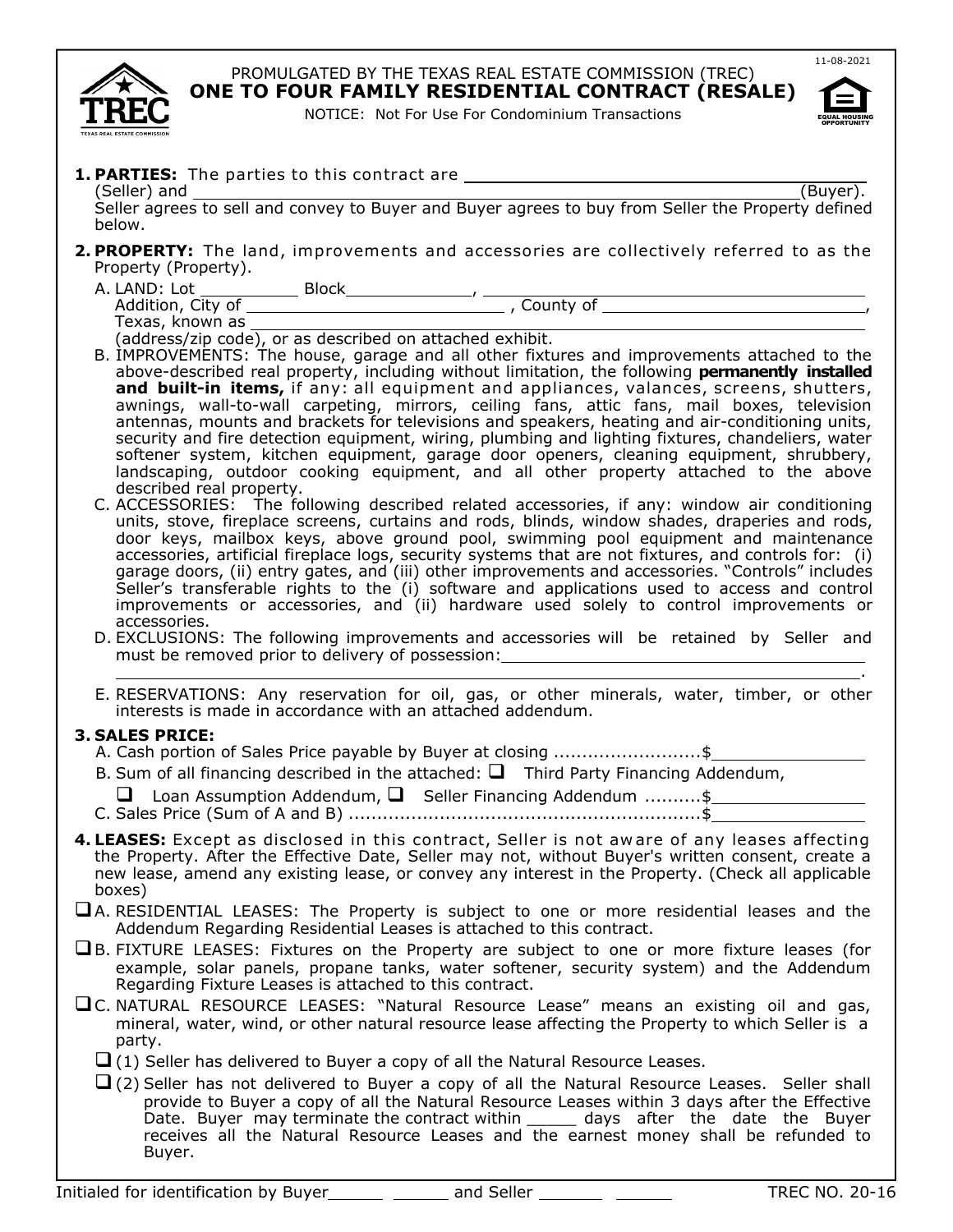| Contract Concerning |  |
|---------------------|--|
|                     |  |
|                     |  |
|                     |  |

(Address of Property)

## **5. EARNEST MONEY AND TERMINATION OPTION:**

 A. DELIVERY OF EARNEST MONEY AND OPTION FEE: Within 3 days after the Effective Date, Buyer must deliver to , as escrow agent, at

(address): \$

as earnest money and  $\frac{1}{2}$  as the Option Fee. The earnest money and Option Fee shall be made payable to escrow agent and may be paid separately or combined in a single payment.

(1) Buyer shall deliver additional earnest money of  $\frac{1}{2}$  to escrow agent within \_\_\_\_\_\_\_ days after the Effective Date of this contract.

- (2) If the last day to deliver the earnest money, Option Fee, or the additional earnest money falls on a Saturday, Sunday, or legal holiday, the time to deliver the earnest money, Option Fee, or the additional earnest money, as applicable, is extended until the end of the next day that is not a Saturday, Sunday, or legal holiday.
- (3) The amount(s) escrow agent receives under this paragraph shall be applied first to the Option Fee, then to the earnest money, and then to the additional earnest money.
- (4) Buyer authorizes escrow agent to release and deliver the Option Fee to Seller at any time without further notice to or consent from Buyer, and releases escrow agent from liability for delivery of the Option Fee to Seller. The Option Fee will be credited to the Sales Price at closing.
- B. TERMINATION OPTION: For nominal consideration, the receipt of which Seller acknowledges, and Buyer's agreement to pay the Option Fee within the time required, Seller grants Buyer the unrestricted right to terminate this contract by giving notice of termination to Seller within days after the Effective Date of this contract (Option Period). Notices under this paragraph must be given by 5:00 p.m. (local time where the Property is located) by the date specified. If Buyer gives notice of termination within the time prescribed: (i) the Option Fee will not be refunded and escrow agent shall release any Option Fee remaining with escrow agent to Seller; and (ii) any earnest money will be refunded to Buyer.
- C. FAILURE TO TIMELY DELIVER EARNEST MONEY: If Buyer fails to deliver the earnest money within the time required, Seller may terminate this contract or exercise Seller's remedies under Paragraph 15, or both, by providing notice to Buyer before Buyer delivers the earnest money.
- D. FAILURE TO TIMELY DELIVER OPTION FEE: If no dollar amount is stated as the Option Fee or if Buyer fails to deliver the Option Fee within the time required, Buyer shall not have the unrestricted right to terminate this contract under this paragraph 5.
- E. TIME: **Time is of the essence for this paragraph and strict compliance with the time for performance is required.**

# **6. TITLE POLICY AND SURVEY:**

- A. TITLE POLICY: Seller shall furnish to Buyer at Seller's Buyer's expense an owner policy of title insurance (Title Policy) issued by  $\_$ in the amount of the Sales Price, dated at or after closing, insuring Buyer against loss under the provisions of the Title Policy, subject to the promulgated exclusions (including existing building and zoning ordinances) and the following exceptions:
	- (1) Restrictive covenants common to the platted subdivision in which the Property is located.
	- (2) The standard printed exception for standby fees, taxes and assessments.
	- (3) Liens created as part of the financing described in Paragraph 3.
	- (4) Utility easements created by the dedication deed or plat of the subdivision in which the Property is located.
	- (5) Reservations or exceptions otherwise permitted by this contract or as may be approved by Buyer in writing.
	- (6) The standard printed exception as to marital rights.
	- (7) The standard printed exception as to waters, tidelands, beaches, streams, and related matters.
	- (8) The standard printed exception as to discrepancies, conflicts, shortages in area or boundary<br>
	lines, encroachments or protrusions, or overlapping improvements:
	-
	- $\Box$  lines, encroachments or protrusions, or overlapping improvements:  $\Box$ <br> $\Box$  (i) will not be amended or deleted from the title policy; or  $\Box$  Buyer  $\Box$  Seller.<br> $\Box$  (ii) will be amended to read, "shortages in area"
	- (9) The exception or exclusion regarding minerals approved by the Texas Department of Insurance.
- B. COMMITMENT: Within 20 days after the Title Company receives a copy of this contract, Seller shall furnish to Buyer a commitment for title insurance (Commitment) and, at Buyer's expense, legible copies of restrictive covenants and documents evidencing exceptions in the Commitment (Exception Documents) other than the standard printed exceptions. Seller authorizes the Title Company to deliver the Commitment and Exception Documents to Buyer at Buyer's address shown in Paragraph 21. If the Commitment and Exception Documents are not delivered to Buyer within the specified time, the time for delivery will be automatically extended up to 15 days or 3 days before the Closing Date, whichever is earlier. If the Commitment and Exception Documents are not delivered within the time required, Buyer may terminate this contract and the earnest money will be refunded to Buyer.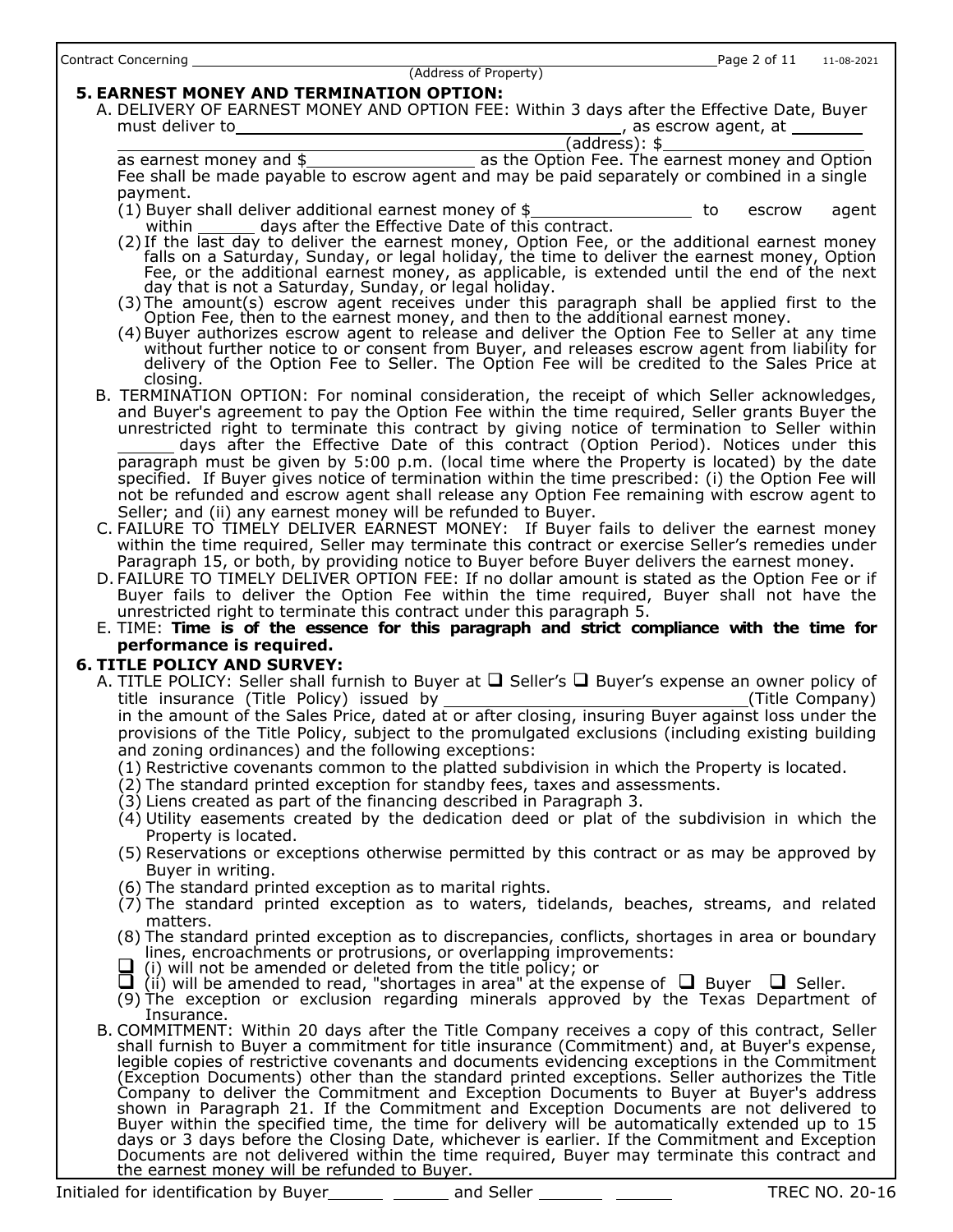- C. SURVEY: The survey must be made by a registered professional land surveyor acceptable to the Title Company and Buyer's lender(s). (Check one box only)
- $\Box(1)$  Within \_\_\_\_\_\_\_\_ days after the Effective Date of this contract, Seller shall furnish to Buyer and Title Company Seller's existing survey of the Property and a Residential Real Property Affidavit promulgated by the Texas Department of Insurance (T-47 Affidavit). **If Seller fails to furnish the existing survey or affidavit within the time prescribed, Buyer shall obtain a new survey at Seller's expense no later than 3 days prior to Closing Date.**  If the existing survey or affidavit is not acceptable to Title Company or Buyer's lender(s), Buyer shall obtain a new survey at  $\square$  Seller's  $\square$  Buyer's expense no later than 3 days prior to Closing Date.
- $\Box$ (2) Within \_\_\_\_\_\_\_ days after the Effective Date of this contract, Buyer shall obtain a new survey at Buyer's expense. Buyer is deemed to receive the survey on the date of actual receipt or the date specified in this paragraph, whichever is earlier.
- $\Box$ (3) Within \_\_\_\_\_\_\_ days after the Effective Date of this contract, Seller, at Seller's expense shall furnish a new survey to Buyer.
- D. OBJECTIONS: Buyer may object in writing to defects, exceptions, or encumbrances to title: disclosed on the survey other than items 6A(1) through (7) above; disclosed in the Commitment other than items 6A(1) through (9) above; or which prohibit the following use or

activity: . Buyer must object the earlier of (i) the Closing Date or (ii) days after Buyer receives the Commitment, Exception Documents, and the survey. Buyer's failure to object within the time allowed will constitute a waiver of Buyer's right to object; except that the requirements in Schedule C of the Commitment are not waived by Buyer. Provided Seller is not obligated to incur any expense, Seller shall cure any timely objections of Buyer or any third party lender within 15 days after Seller receives the objections (Cure Period) and the Closing Date will be<br>extended as necessary. If objections are not cured within the Cure Period, Buyer may, by<br>delivering notice to Seller within 5 d or new Exception Document(s) within the same time stated in this paragraph to make<br>objections beginning when the revised Commitment, Survey, or Exception Document(s) is<br>delivered to Buyer.

- E. TITLE NOTICES:
	- (1) ABSTRACT OR TITLE POLICY: Broker advises Buyer to have an abstract of title covering the Property examined by an attorney of Buyer's selection, or Buyer should be furnished with or obtain a Title Policy. If a Title Policy is furnished, the Commitment should be promptly reviewed by an attorney of Buyer's choice due to the time limitations on Buyer's right to object.
	- (2) MEMBERSHIP IN PROPERTY OWNERS ASSOCIATION(S): The Property  $\Box$  is  $\Box$  is not subject to mandatory membership in a property owners association(s). If the Property is subject to mandatory membership in a property owners association(s), Seller notifies Buyer under §5.012, Texas Property Code, that, as a purchaser of property in the residential community identified in Paragraph 2A in which the Property is located, you are obligated to be a member of the property owners association(s). Restrictive covenants governing the use and occupancy of the Property and all dedicatory instruments governing the establishment, maintenance, or operation of this residential community have been or will be recorded in the Real Property Records of the county in which the Property is located. Copies of the restrictive covenants and dedicatory instruments may be obtained from the county clerk. **You are obligated to pay assessments to the property owners association(s). The amount of the assessments is subject to change. Your failure to pay the assessments could result in enforcement of the association's lien on and the foreclosure of the Property.**

Section 207.003, Property Code, entitles an owner to receive copies of any document that governs the establishment, maintenance, or operation of a subdivision, including, but not limited to, restrictions, bylaws, rules and regulations, and a resale certificate from a property owners' association. A resale certificate contains information including, but not limited to, statements specifying the amount and frequency of regular assessments and the style and cause number of lawsuits to which the property owners' association is a party, other than lawsuits relating to unpaid ad valorem taxes of an individual member of the association. These documents must be made available to you by the property owners' association or the association's agent on your request.

### **If Buyer is concerned about these matters, the TREC promulgated Addendum for Property Subject to Mandatory Membership in a Property Owners Association(s) should be used.**

(3) STATUTORY TAX DISTRICTS: If the Property is situated in a utility or other statutorily created district providing water, sewer, drainage, or flood control facilities and services,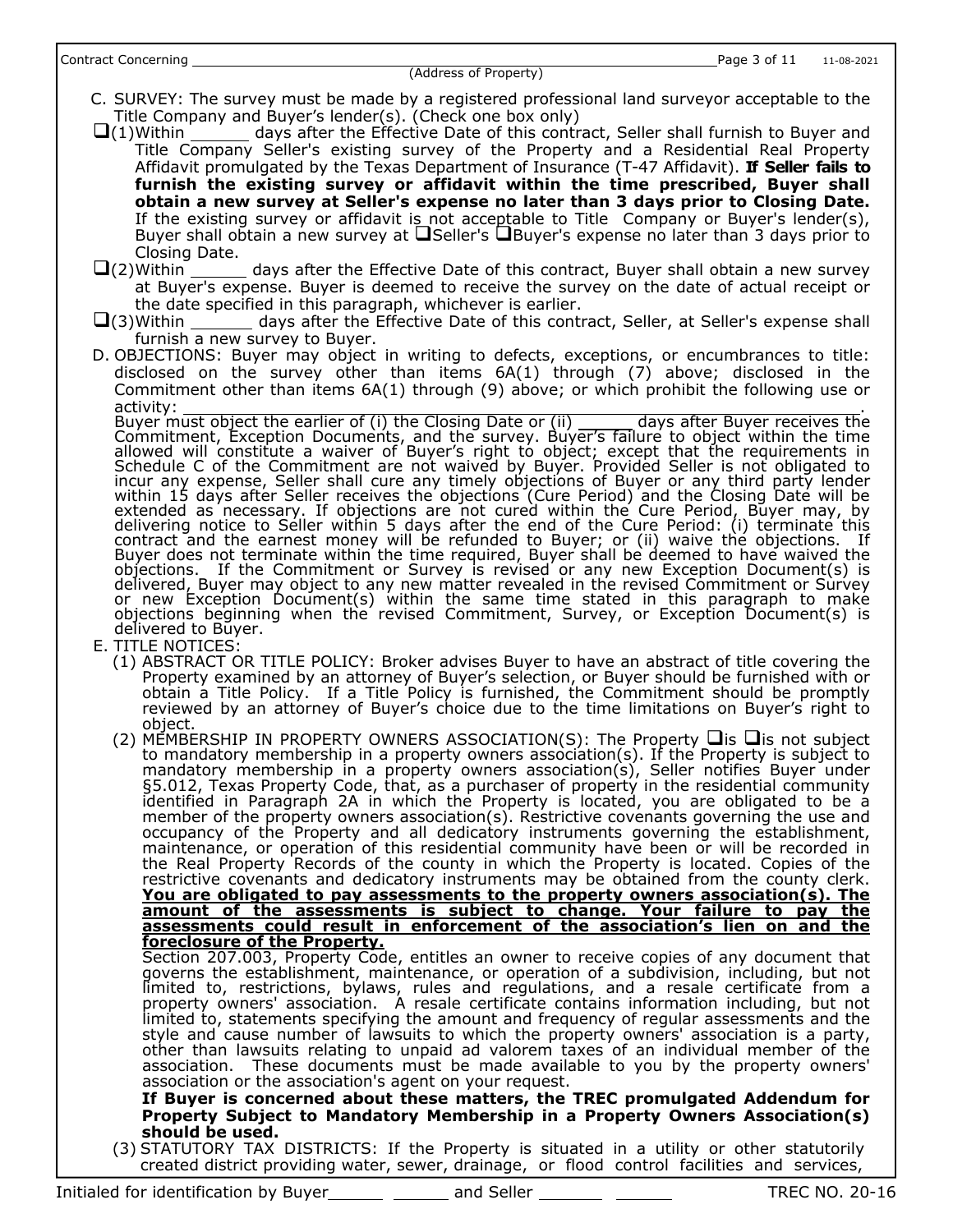#### (Address of Property)

 Chapter 49, Texas Water Code, requires Seller to deliver and Buyer to sign the statutory notice relating to the tax rate, bonded indebtedness, or standby fee of the district prior to final execution of this contract.

- (4) TIDE WATERS: If the Property abuts the tidally influenced waters of the state, §33.135, Texas Natural Resources Code, requires a notice regarding coastal area property to be included in the contract. An addendum containing the notice promulgated by TREC or required by the parties must be used.
- (5) ANNEXATION: If the Property is located outside the limits of a municipality, Seller notifies Buyer under §5.011, Texas Property Code, that the Property may now or later be included in the extraterritorial jurisdiction of a municipality and may now or later be subject to annexation by the municipality. Each municipality maintains a map that depicts its boundaries and extraterritorial jurisdiction. To determine if the Property is located within a municipality's extraterritorial jurisdiction or is likely to be located within a municipality's extraterritorial jurisdiction, contact all municipalities located in the general proximity of the Property for further information.
- (6) PROPERTY LOCATED IN A CERTIFICATED SERVICE AREA OF A UTILITY SERVICE PROVIDER: Notice required by §13.257, Water Code: The real property, described in Paragraph 2, that you are about to purchase may be located in a certificated water or sewer service area, which is authorized by law to provide water or sewer service to the properties in the certificated area. If your property is located in a certificated area there may be special costs or charges that you will be required to pay before you can receive water or sewer service. There may be a period required to construct lines or other facilities necessary to provide water or sewer service to your property. You are advised to determine if the property is in a certificated area and contact the utility service provider to determine the cost that you will be required to pay and the period, if any, that is required to provide water or sewer service to your property. The undersigned Buyer hereby acknowledges receipt of the foregoing notice at or before the execution of a binding contract for the purchase of the real property described in Paragraph 2 or at closing of purchase of the real property.
- (7) PUBLIC IMPROVEMENT DISTRICTS: If the Property is in a public improvement district, Seller must give Buyer written notice as required by §5.014, Property Code. An addendum containing the required notice shall be attached to this contract.
- (8) TRANSFER FEES: If the Property is subject to a private transfer fee obligation, §5.205, Property Code, requires Seller to notify Buyer as follows: The private transfer fee obligation may be governed by Chapter 5, Subchapter G of the Texas Property Code.
- (9) PROPANE GAS SYSTEM SERVICE AREA: If the Property is located in a propane gas system service area owned by a distribution system retailer, Seller must give Buyer written notice as required by §141.010, Texas Utilities Code. An addendum containing the notice approved by TREC or required by the parties should be used.
- (10) NOTICE OF WATER LEVEL FLUCTUATIONS: If the Property adjoins an impoundment of water, including a reservoir or lake, constructed and maintained under Chapter 11, Water Code, that has a storage capacity of at least 5,000 acre-feet at the impoundment's normal operating level, Seller hereby notifies Buyer: "The water level of the impoundment of water adjoining the Property fluctuates for various reasons, including as a result of: (1) an entity lawfully exercising its right to use the water stored in the impoundment; or (2) drought or flood conditions."

# **7. PROPERTY CONDITION:**

- A. ACCESS, INSPECTIONS AND UTILITIES: Seller shall permit Buyer and Buyer's agents access to the Property at reasonable times. Buyer may have the Property inspected by inspectors selected by Buyer and licensed by TREC or otherwise permitted by law to make inspections. Any hydrostatic testing must be separately authorized by Seller in writing. Seller at Seller's expense shall immediately cause existing utilities to be turned on and shall keep the utilities on during the time this contract is in effect.
- B. SELLER'S DISCLOSURE NOTICE PURSUANT TO §5.008, TEXAS PROPERTY CODE (Notice): (Check one box only)
- $(i)$  Buyer has received the Notice.
- $\Box$  (2) Buyer has not received the Notice. Within \_\_\_\_\_\_\_\_ days after the Effective Date of this contract, Seller shall deliver the Notice to Buyer. If Buyer does not receive the Notice, Buyer may terminate this contract at any time prior to the closing and the earnest money will be refunded to Buyer. If Seller delivers the Notice, Buyer may terminate this contract for any reason within 7 days after Buyer receives the Notice or prior to the closing, whichever first occurs, and the earnest money will be refunded to Buyer.
- $\Box$  (3) The Seller is not required to furnish the notice under the Texas Property Code.
- C. SELLER'S DISCLOSURE OF LEAD-BASED PAINT AND LEAD-BASED PAINT HAZARDS is required by Federal law for a residential dwelling constructed prior to 1978.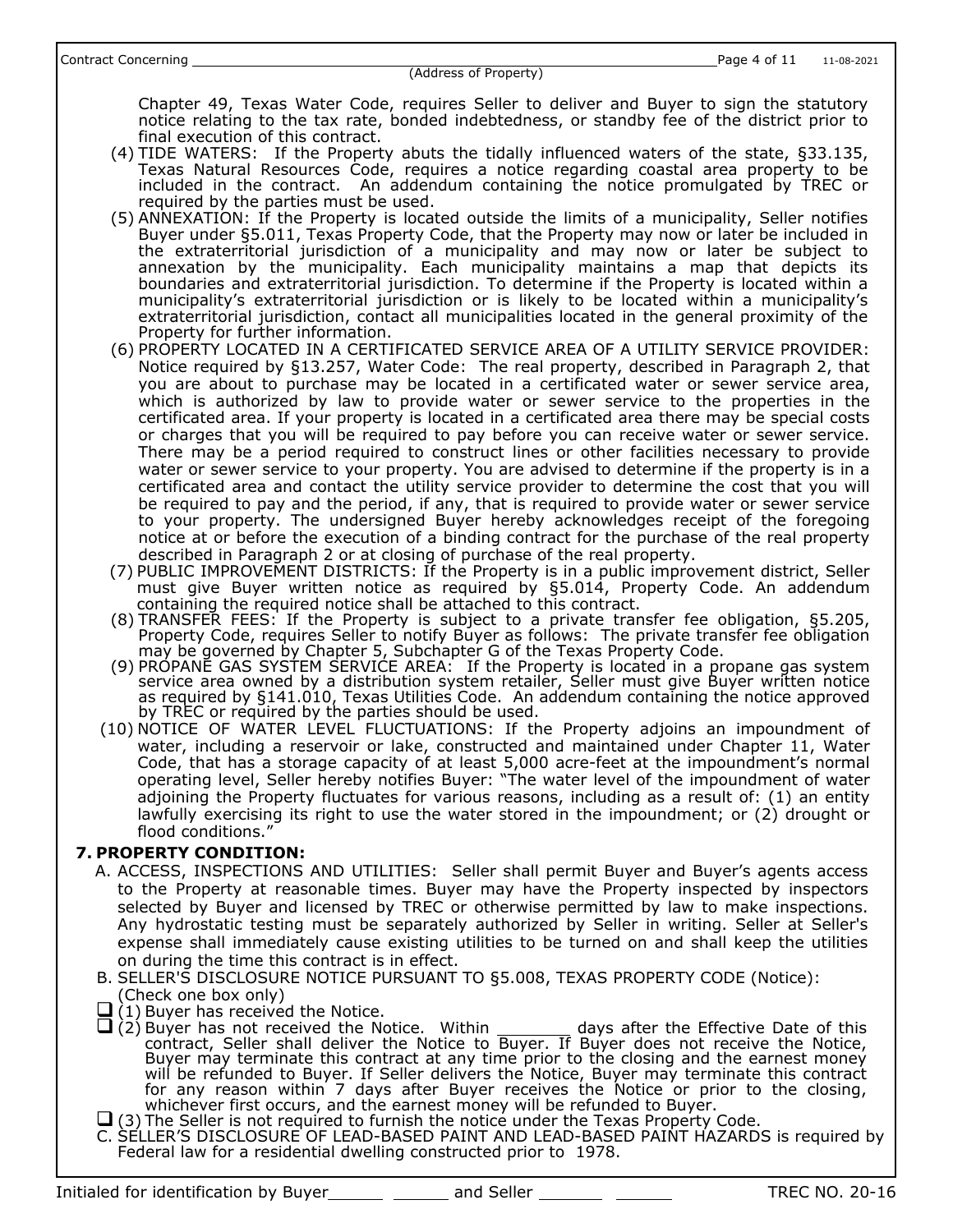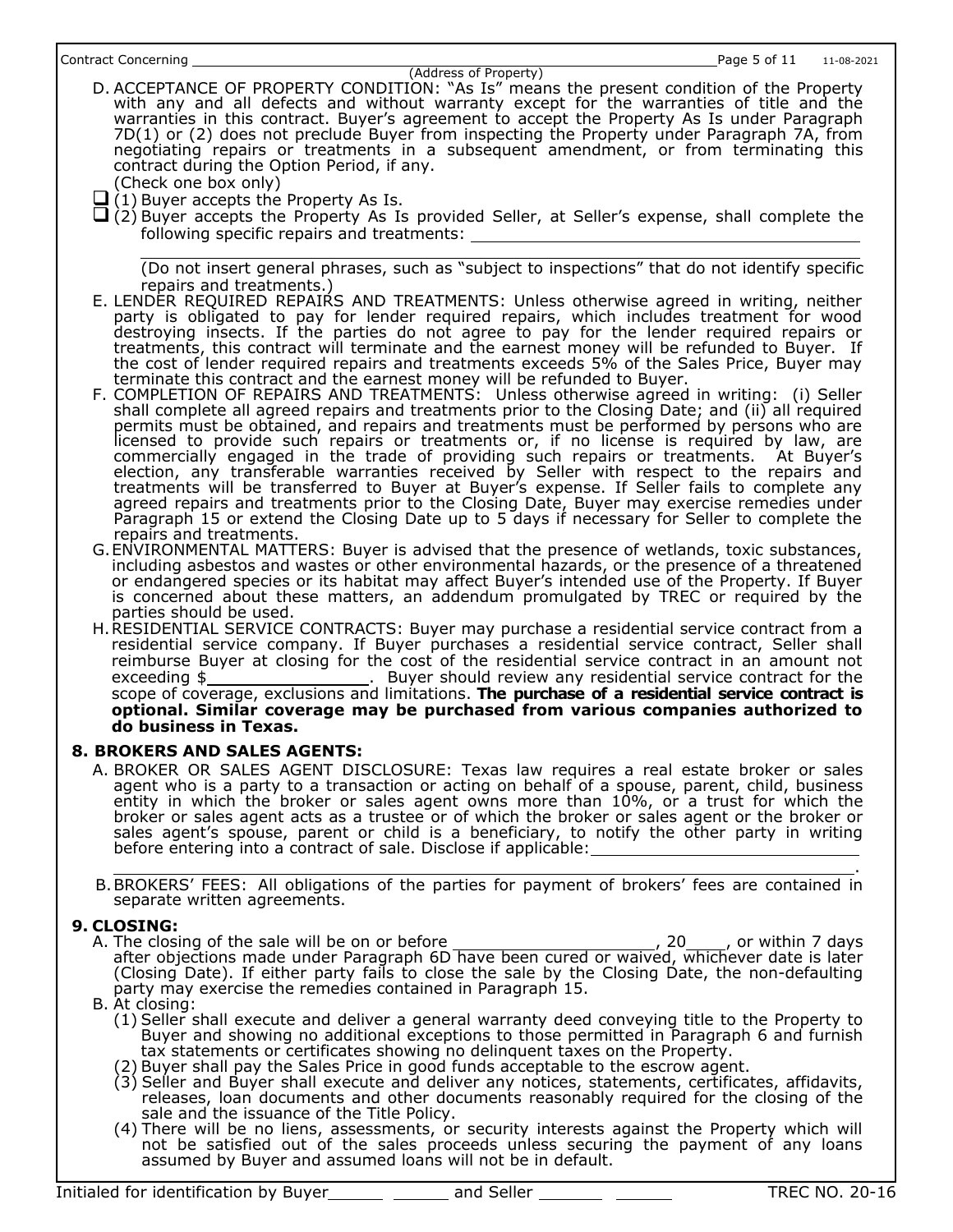## **10. POSSESSION:**

- A. BUYER'S POSSESSION: Seller shall deliver to Buyer possession of the Property in its present or required condition, ordinary wear and tear excepted:  $\square$ upon closing and funding  $\square$ according to a temporary residential lease form promulgated by TREC or other written lease required by the parties. Any possession by Buyer prior to closing or by Seller after closing which is not authorized by a written lease will establish a tenancy at sufferance relationship between the parties. **Consult your insurance agent prior to change of ownership and possession because insurance coverage may be limited or terminated. The absence of a written lease or appropriate insurance coverage may expose the parties to economic loss.**
- B. SMART DEVICES: "Smart Device" means a device that connects to the internet to enable remote use, monitoring, and management of: (i) the Property; (ii) items identified in any Non-Realty Items Addendum; or (iii) items in a Fixture Lease assigned to Buyer. At the time Seller delivers possession of the Property to Buyer, Seller shall:
	- (1) deliver to Buyer written information containing all access codes, usernames, passwords, and applications Buyer will need to access, operate, manage, and control the Smart Devices; and
	- (2) terminate and remove all access and connections to the improvements and accessories from any of Seller's personal devices including but not limited to phones and computers.
- **11. SPECIAL PROVISIONS:** (Insert only factual statements and business details applicable to the sale. TREC rules prohibit license holders from adding factual statements or business details for which a contract addendum, lease or other form has been promulgated by TREC for mandatory use.)

# **12. SETTLEMENT AND OTHER EXPENSES:**

- A. The following expenses must be paid at or prior to closing:
	- (1) Expenses payable by Seller (Seller's Expenses):
		- (a) Releases of existing liens, including prepayment penalties and recording fees; release of Seller's loan liability; tax statements or certificates; preparation of deed; one-half of escrow fee; and other expenses payable by Seller under this contract.
		- (b) Seller shall also pay an amount not to exceed  $\frac{1}{2}$  to be applied in the following order: Buyer's Expenses which Buyer is prohibited from paying by FHA, VA, Texas Veterans Land Board or other governmental loan programs, and then to other Buyer's Expenses as allowed by the lender.
	- (2) Expenses payable by Buyer (Buyer's Expenses): Appraisal fees; loan application fees; origination charges; credit reports; preparation of loan documents; interest on the notes from date of disbursement to one month prior to dates of first monthly payments; recording fees; copies of easements and restrictions; loan title policy with endorsements required by lender; loan-related inspection fees; photos; amortization schedules; one-half of escrow fee; all prepaid items, including required premiums for flood and hazard insurance, reserve deposits for insurance, ad valorem taxes and special governmental assessments; final compliance inspection; courier fee; repair inspection; underwriting fee; wire transfer fee; expenses incident to any loan; Private Mortgage Insurance Premium (PMI), VA Loan Funding Fee, or FHA Mortgage Insurance Premium (MIP) as required by the lender; and other expenses payable by Buyer under this contract.
- B. If any expense exceeds an amount expressly stated in this contract for such expense to be paid by a party, that party may terminate this contract unless the other party agrees to pay such excess. Buyer may not pay charges and fees expressly prohibited by FHA, VA, Texas Veterans Land Board or other governmental loan program regulations.
- 13. PRORATIONS: Taxes for the current year, interest, maintenance fees, assessments, dues and rents will be prorated through the Closing Date. The tax proration may be calculated taking into consideration any change in exemptions that will affect the current year's taxes. If taxes for the current year vary from the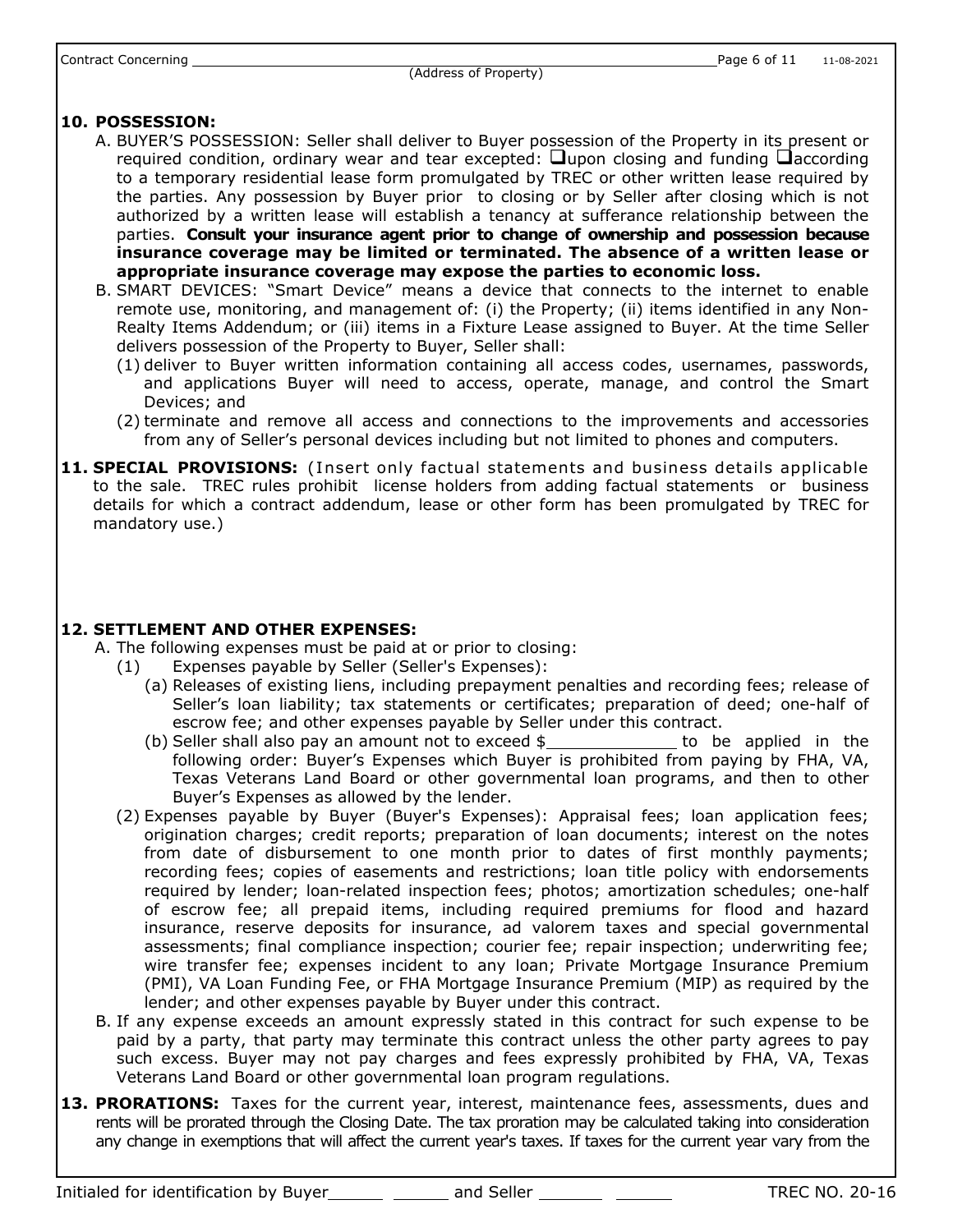amount prorated at closing, the parties shall adjust the prorations when tax statements for the current year are available. If taxes are not paid at or prior to closing, Buyer shall pay taxes for the current year.

- **14. CASUALTY LOSS:** If any part of the Property is damaged or destroyed by fire or other casualty after the Effective Date of this contract, Seller shall restore the Property to its previous condition as soon as reasonably possible, but in any event by the Closing Date. If Seller fails to do so due to factors beyond Seller's control, Buyer may (a) terminate this contract and the earnest money will be refunded to Buyer (b) extend the time for performance up to 15 days and the Closing Date will be extended as necessary or (c) accept the Property in its damaged condition with an assignment of insurance proceeds, if permitted by Seller's insurance carrier, and receive credit from Seller at closing in the amount of the deductible under the insurance policy. Seller's obligations under this paragraph are independent of any other obligations of Seller under this contract.
- **15. DEFAULT:** If Buyer fails to comply with this contract, Buyer will be in default, and Seller may (a) enforce specific performance, seek such other relief as may be provided by law, or both, or (b) terminate this contract and receive the earnest money as liquidated damages, thereby releasing both parties from this contract. If Seller fails to comply with this contract, Seller will be in default and Buyer may (a) enforce specific performance, seek such other relief as may be provided by law, or both, or (b) terminate this contract and receive the earnest money, thereby releasing both parties from this contract.
- **16. MEDIATION:** It is the policy of the State of Texas to encourage resolution of disputes through alternative dispute resolution procedures such as mediation. Any dispute between Seller and Buyer related to this contract which is not resolved through informal discussion will be submitted to a mutually acceptable mediation service or provider. The parties to the mediation shall bear the mediation costs equally. This paragraph does not preclude a party from seeking equitable relief from a court of competent jurisdiction.
- **17. ATTORNEY'S FEES:** A Buyer, Seller, Listing Broker, Other Broker, or escrow agent w ho prevails in any legal proceeding related to this contract is entitled to recover reasonable attorney's fees and all costs of such proceeding.

## **18. ESCROW:**

- A. ESCROW: The escrow agent is not (i) a party to this contract and does not have liability for the performance or nonperformance of any party to this contract, (ii) liable for interest on the earnest money and (iii) liable for the loss of any earnest money caused by the failure of any financial institution in which the earnest money has been deposited unless the financial institution is acting as escrow agent. Escrow agent may require any disbursement made in connection with this contract to be conditioned on escrow agent's collection of good funds acceptable to escrow agent.
- B. EXPENSES: At closing, the earnest money must be applied first to any cash down payment, then to Buyer's Expenses and any excess refunded to Buyer. If no closing occurs, escrow agent may: (i) require a written release of liability of the escrow agent from all parties; and (ii) require payment of unpaid expenses incurred on behalf of a party. Escrow agent may deduct authorized expenses from the earnest money payable to a party. "Authorized expenses" means expenses incurred by escrow agent on behalf of the party entitled to the earnest money that were authorized by this contract or that party.
- C. DEMAND: Upon termination of this contract, either party or the escrow agent may send a release of earnest money to each party and the parties shall execute counterparts of the release and deliver same to the escrow agent. If either party fails to execute the release, either party may make a written demand to the escrow agent for the earnest money. If only one party makes written demand for the earnest money, escrow agent shall promptly provide a copy of the demand to the other party. If escrow agent does not receive written objection to the demand from the other party within 15 days, escrow agent may disburse the earnest money to the party making demand reduced by the amount of unpaid expenses incurred on behalf of the party receiving the earnest money and escrow agent may pay the same to the creditors. If escrow agent complies with the provisions of this paragraph, each party hereby releases escrow agent from all adverse claims related to the disbursal of the earnest money.
- D. DAMAGES: Any party who wrongfully fails or refuses to sign a release acceptable to the escrow agent within 7 days of receipt of the request will be liable to the other party for (i) damages; (ii) the earnest money; (iii) reasonable attorney's fees; and (iv) all costs of suit.
- E. NOTICES: Escrow agent's notices will be effective when sent in compliance with Paragraph 21. Notice of objection to the demand will be deemed effective upon receipt by escrow agent.
- **19. REPRESENTATIONS:** All covenants, representations and warranties in this contract survive closing. If any representation of Seller in this contract is untrue on the Closing Date, Seller will be in default. Unless expressly prohibited by written agreement, Seller may continue to show the Property and receive, negotiate and accept back up offers.
- 20. FEDERAL TAX REQUIREMENTS: If Seller is a "foreign person," as defined by Internal Revenue Code and its regulations, or if Seller fails to deliver an affidavit or a certificate of nonforeign status to Buyer that Seller is not a "foreign person," then Buyer shall withhold from the sales proceeds an amount sufficient to comply with applicable tax law and deliver the same to the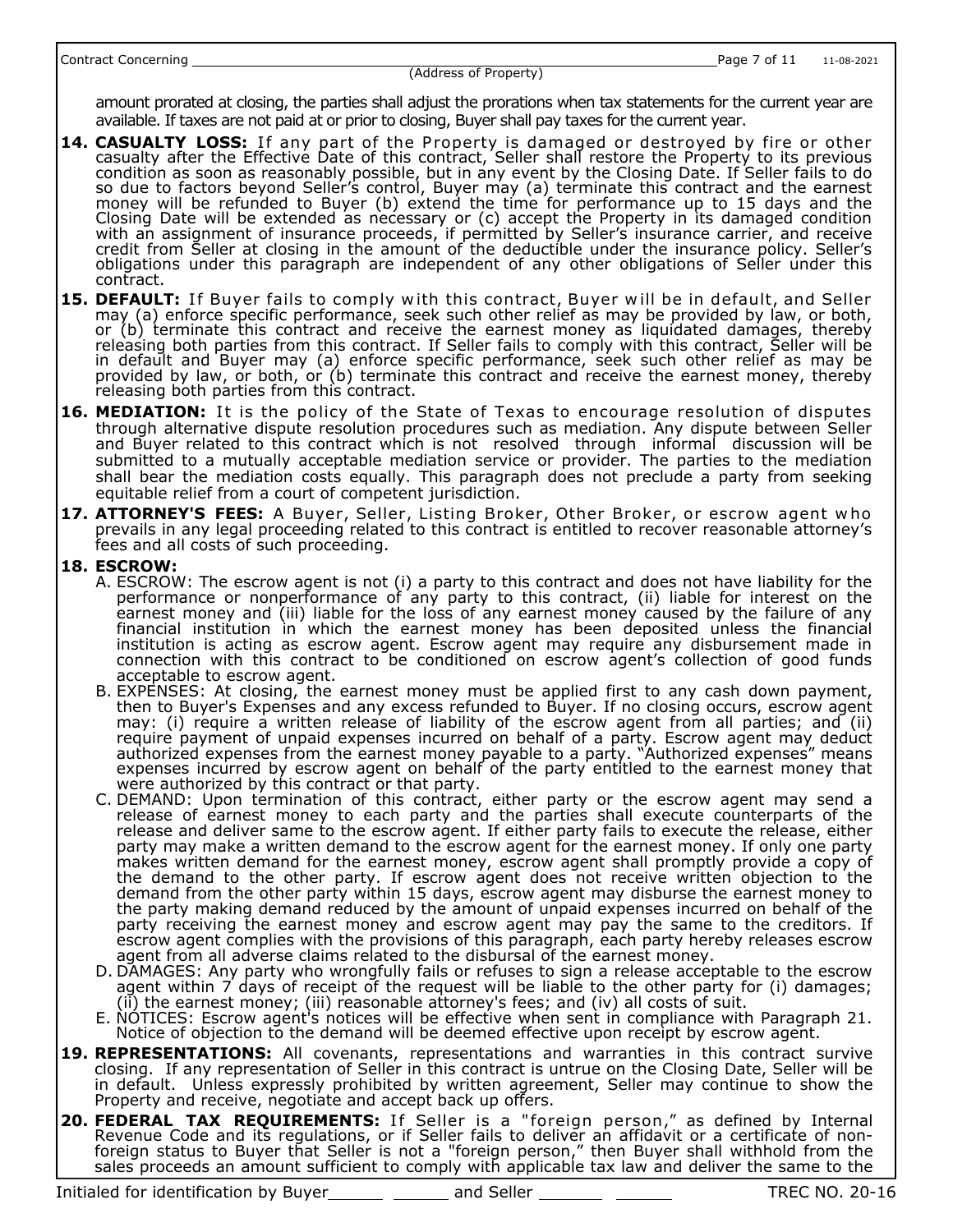|                  |                                                                                                                                | (Address of Property) |                    | Page 8 of 11<br>11-08-2021                                                                                                                                                                                                                                                                                                                          |
|------------------|--------------------------------------------------------------------------------------------------------------------------------|-----------------------|--------------------|-----------------------------------------------------------------------------------------------------------------------------------------------------------------------------------------------------------------------------------------------------------------------------------------------------------------------------------------------------|
| the transaction. |                                                                                                                                |                       |                    | Internal Revenue Service together with appropriate tax forms. Internal Revenue Service<br>regulations require filing written reports if currency in excess of specified amounts is received in<br>21. NOTICES: All notices from one party to the other must be in writing and are effective                                                         |
|                  |                                                                                                                                |                       |                    | when mailed to, hand-delivered at, or transmitted by fax or electronic transmission as follows:                                                                                                                                                                                                                                                     |
| Phone:           | $\left(\begin{array}{c} \begin{array}{c} \end{array}\\ \end{array}\right)$                                                     |                       | Phone:             | $\left(\begin{array}{c} \begin{array}{c} \end{array}\\ \end{array}\right)$                                                                                                                                                                                                                                                                          |
| E-mail/Fax:      |                                                                                                                                |                       | E-mail/Fax:        |                                                                                                                                                                                                                                                                                                                                                     |
| E-mail/Fax:      | <u> 1989 - Johann Barn, fransk politik format (</u>                                                                            |                       | E-mail/Fax:        | <u> 1980 - Jan Samuel Barbara, martin d</u>                                                                                                                                                                                                                                                                                                         |
|                  | contract are (Check all applicable boxes):                                                                                     |                       |                    | 22. AGREEMENT OF PARTIES: This contract contains the entire agreement of the parties<br>and cannot be changed except by their written agreement. Addenda which are a part of this                                                                                                                                                                   |
|                  | $\Box$ Third Party Financing Addendum                                                                                          |                       |                    | Seller's Temporary Residential Lease                                                                                                                                                                                                                                                                                                                |
|                  | $\Box$ Seller Financing Addendum                                                                                               |                       |                    | Short Sale Addendum                                                                                                                                                                                                                                                                                                                                 |
|                  | Addendum for Property Subject to<br>Mandatory Membership in a Property<br>Owners Association                                   |                       |                    | Addendum for Property Located Seaward<br>of the Gulf Intracoastal Waterway                                                                                                                                                                                                                                                                          |
| Buyer            | $\Box$ Buyer's Temporary Residential Lease<br>$\Box$ Loan Assumption Addendum<br>$\Box$ Addendum for Sale of Other Property by |                       | <b>Federal Law</b> | Addendum for Seller's Disclosure of<br>Information on Lead-based Paint and Lead-<br>based Paint Hazards as Required by                                                                                                                                                                                                                              |
|                  | $\Box$ Addendum for Reservation of Oil, Gas<br>and Other Minerals                                                              |                       |                    | Addendum for Property in a Propane Gas<br>System Service Area<br>$\Box$ Addendum Regarding Residential Leases                                                                                                                                                                                                                                       |
|                  | $\Box$ Addendum for "Back-Up" Contract                                                                                         |                       |                    | Addendum Regarding Fixture Leases                                                                                                                                                                                                                                                                                                                   |
| Testing          | Addendum for Coastal Area Property<br>Addendum for Authorizing Hydrostatic                                                     |                       |                    | Addendum containing Notice of Obligation<br>to Pay Improvement District Assessment                                                                                                                                                                                                                                                                  |
|                  | Addendum Concerning Right to<br>Terminate Due to Lender's Appraisal                                                            |                       |                    |                                                                                                                                                                                                                                                                                                                                                     |
| Addendum         | Environmental Assessment, Threatened<br>or Endangered Species and Wetlands                                                     |                       |                    |                                                                                                                                                                                                                                                                                                                                                     |
|                  | holders from giving legal advice. READ THIS CONTRACT CAREFULLY.                                                                |                       |                    | 23. CONSULT AN ATTORNEY BEFORE SIGNING: TREC rules prohibit real estate license                                                                                                                                                                                                                                                                     |
| Buyer's          |                                                                                                                                |                       | Seller's           |                                                                                                                                                                                                                                                                                                                                                     |
| Phone:           | $\overline{(\hspace{.1cm})\hspace{.1cm}}$                                                                                      |                       | Phone:             | $\begin{picture}(20,10) \put(0,0){\line(1,0){10}} \put(15,0){\line(1,0){10}} \put(15,0){\line(1,0){10}} \put(15,0){\line(1,0){10}} \put(15,0){\line(1,0){10}} \put(15,0){\line(1,0){10}} \put(15,0){\line(1,0){10}} \put(15,0){\line(1,0){10}} \put(15,0){\line(1,0){10}} \put(15,0){\line(1,0){10}} \put(15,0){\line(1,0){10}} \put(15,0){\line(1$ |
| Fax:             | $\overline{\phantom{a}}$                                                                                                       |                       | Fax:               |                                                                                                                                                                                                                                                                                                                                                     |
| E-mail:          |                                                                                                                                |                       | E-mail:            |                                                                                                                                                                                                                                                                                                                                                     |
|                  |                                                                                                                                |                       |                    |                                                                                                                                                                                                                                                                                                                                                     |

 $\Gamma$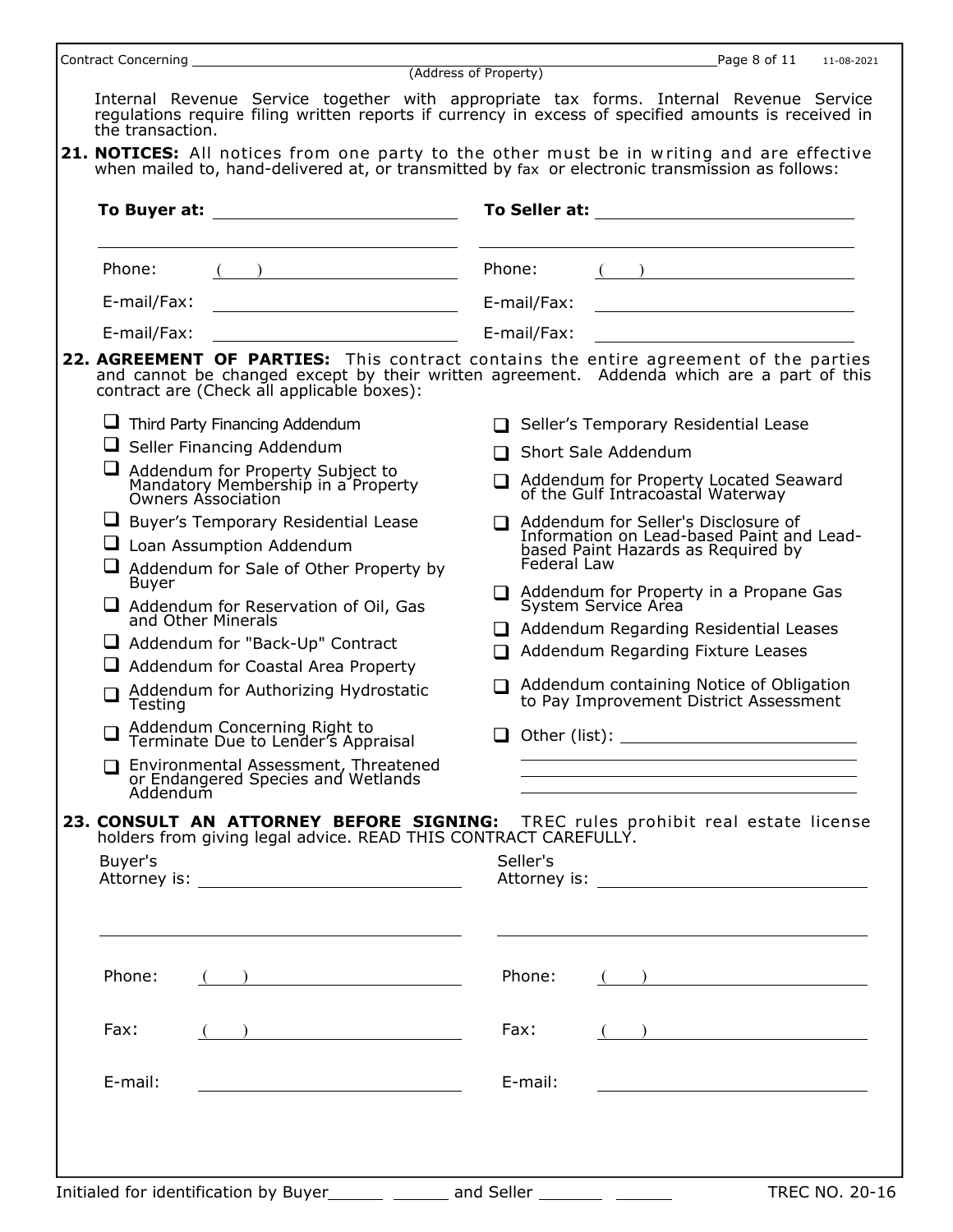|              | 20            | (Effective Date). |  |
|--------------|---------------|-------------------|--|
|              |               |                   |  |
|              |               |                   |  |
| <b>Buyer</b> | <b>Seller</b> |                   |  |
|              |               |                   |  |
| <b>Buyer</b> | <b>Seller</b> |                   |  |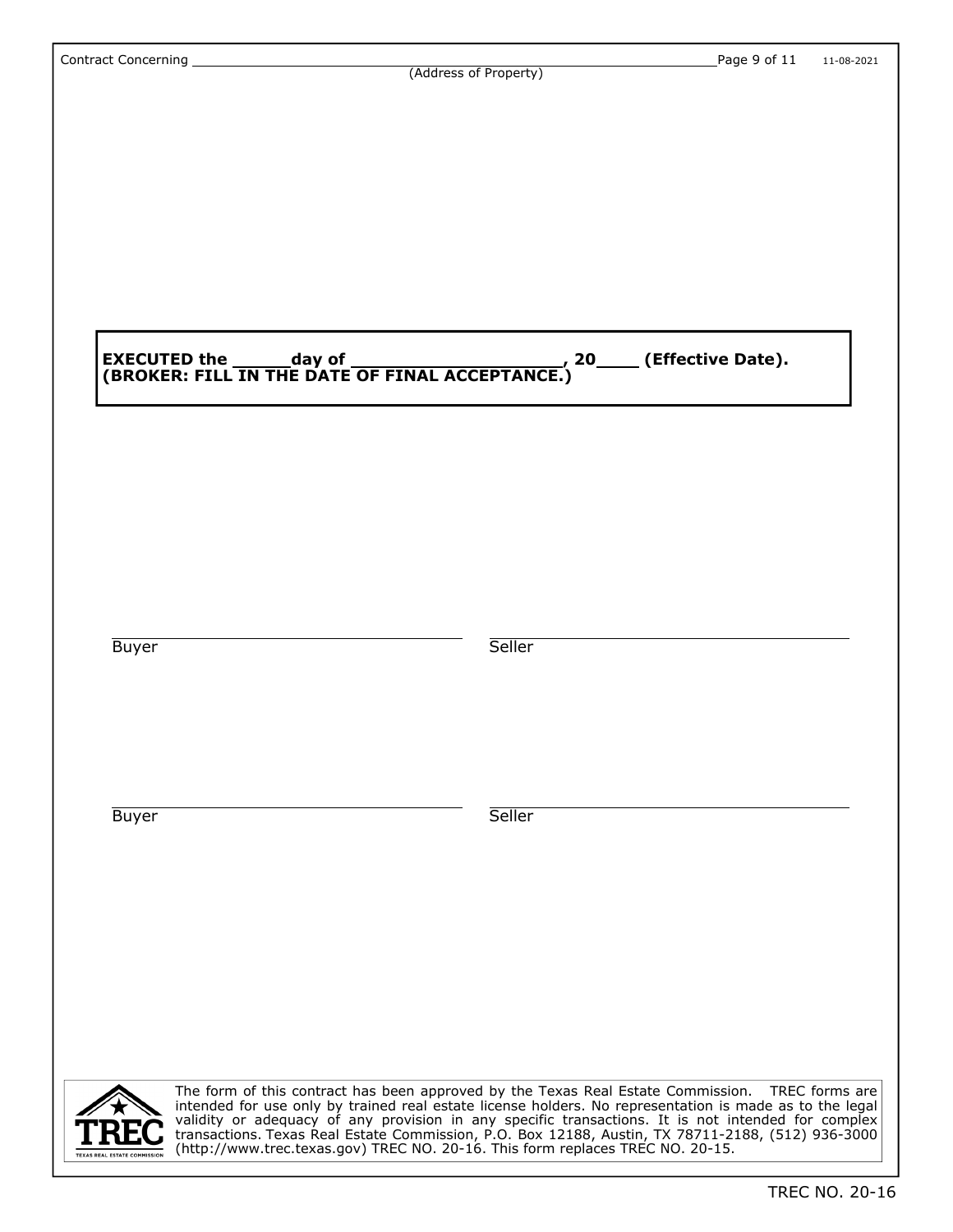|                                                                                  |             | <b>BROKER INFORMATION</b><br>(Print name(s) only. Do not sign)                                                                                                                                                                   |                     |
|----------------------------------------------------------------------------------|-------------|----------------------------------------------------------------------------------------------------------------------------------------------------------------------------------------------------------------------------------|---------------------|
| Other Broker Firm                                                                | License No. | Listing Broker Firm                                                                                                                                                                                                              | License No.         |
| Buyer only as Buyer's agent<br>represents<br>Seller as Listing Broker's subagent |             | Seller and Buyer as an intermediary<br>represents<br>$\Box$ Seller only as Seller's agent                                                                                                                                        |                     |
| Associate's Name                                                                 | License No. | Listing Associate's Name                                                                                                                                                                                                         | License No.         |
| Team Name                                                                        |             | Team Name                                                                                                                                                                                                                        |                     |
| Associate's Email Address                                                        | Phone       | Listing Associate's Email Address                                                                                                                                                                                                | Phone               |
| Licensed Supervisor of Associate                                                 | License No. | Licensed Supervisor of Listing Associate                                                                                                                                                                                         | License No.         |
| Other Broker's Address                                                           | Phone       | Listing Broker's Office Address                                                                                                                                                                                                  | Phone               |
| City<br><b>State</b>                                                             | Zip         | City                                                                                                                                                                                                                             | <b>State</b><br>Zip |
|                                                                                  |             | Selling Associate's Name                                                                                                                                                                                                         | License No.         |
|                                                                                  |             | Team Name                                                                                                                                                                                                                        |                     |
|                                                                                  |             | Selling Associate's Email Address                                                                                                                                                                                                | Phone               |
|                                                                                  |             | Licensed Supervisor of Selling Associate                                                                                                                                                                                         | License No.         |
|                                                                                  |             | Selling Associate's Office Address                                                                                                                                                                                               |                     |
|                                                                                  |             | City<br>State                                                                                                                                                                                                                    | Zip                 |
|                                                                                  |             |                                                                                                                                                                                                                                  |                     |
| the previous agreement between brokers to pay or share a commission.             |             | Disclosure: Pursuant to a previous, separate agreement (such as a MLS offer of compensation or other agreement between brokers), Listing Broker has agreed to pay Other Broker a fee (<br>This disclosure is for informational p |                     |